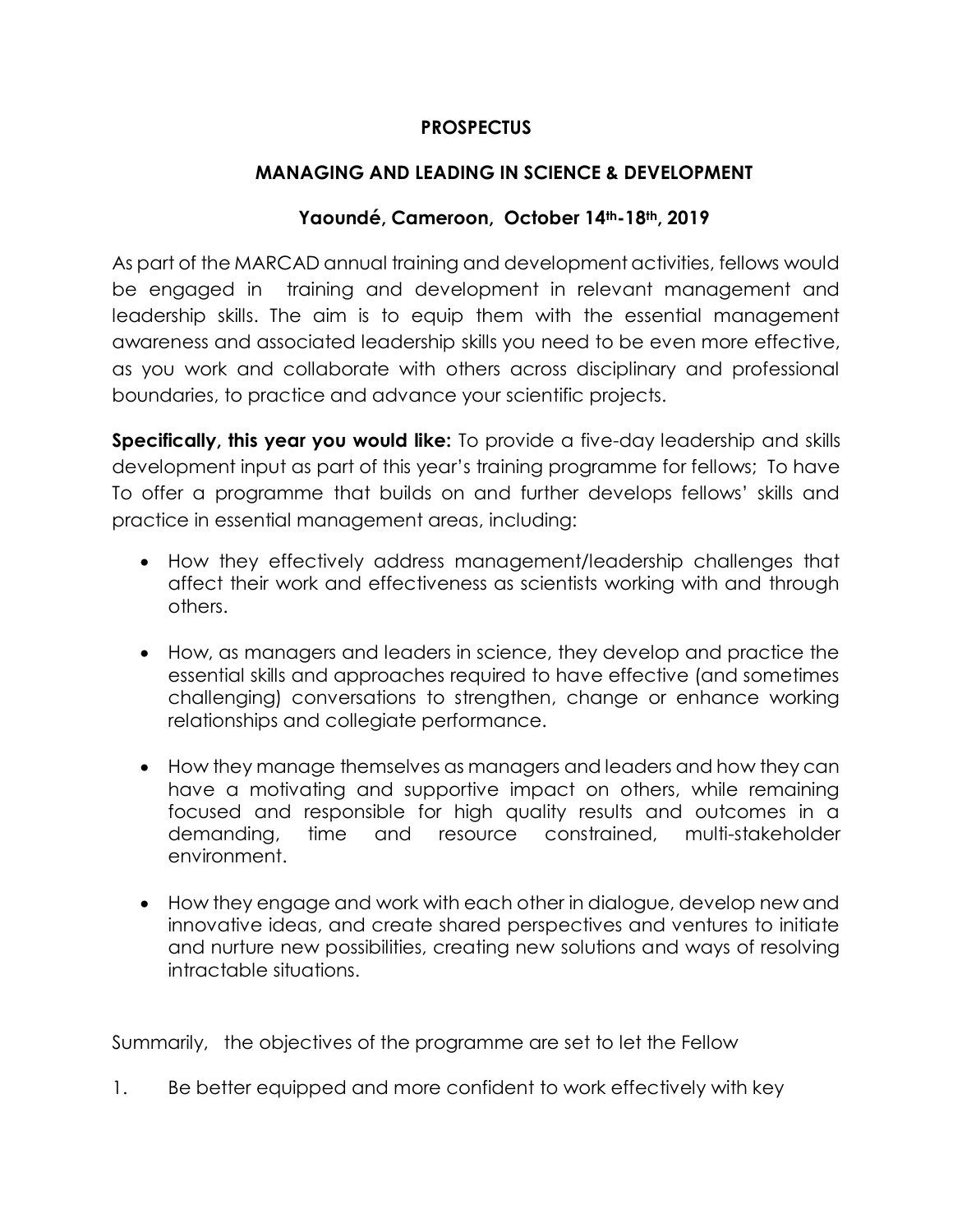stakeholders, both within and outside their immediate circle.

- 2. Be more skilled at having difficult and challenging conversations.
- 3. Have a better perspective on how they personally can develop and adapt their style to be more effective as managers or leaders in different situations.
- 4. Work more confidently as formal or informal leaders in the typical one-toone group and collaborative working contexts that they typically encounter.

This five day long seminar will be delivered by Quilibra Consulting, based in the United Kingdom. The workshop will start in the month of September lasting one and a half months before the October face-to-face meeting. Fellows participating should provide:

- 1. Provide a short, online (one paragraph) description of what they currently experience as being the important management and leadership challenges they personally want to address more effectively within their situations.
- 2. Complete an online collaborative styles questionnaire.
- 3. Have a short (20/30 minute) conversation with Dr Anthony Kasozi or supporting colleague prior to attending the development week.

Course Coordinator Course Facilitator Course Facilitator,

Pr. Anthony Kasozi **Pr. JL Ndiaye Pr. Anthony Kasozi** Pr. Wilfred Mbacham Chair, Training Committee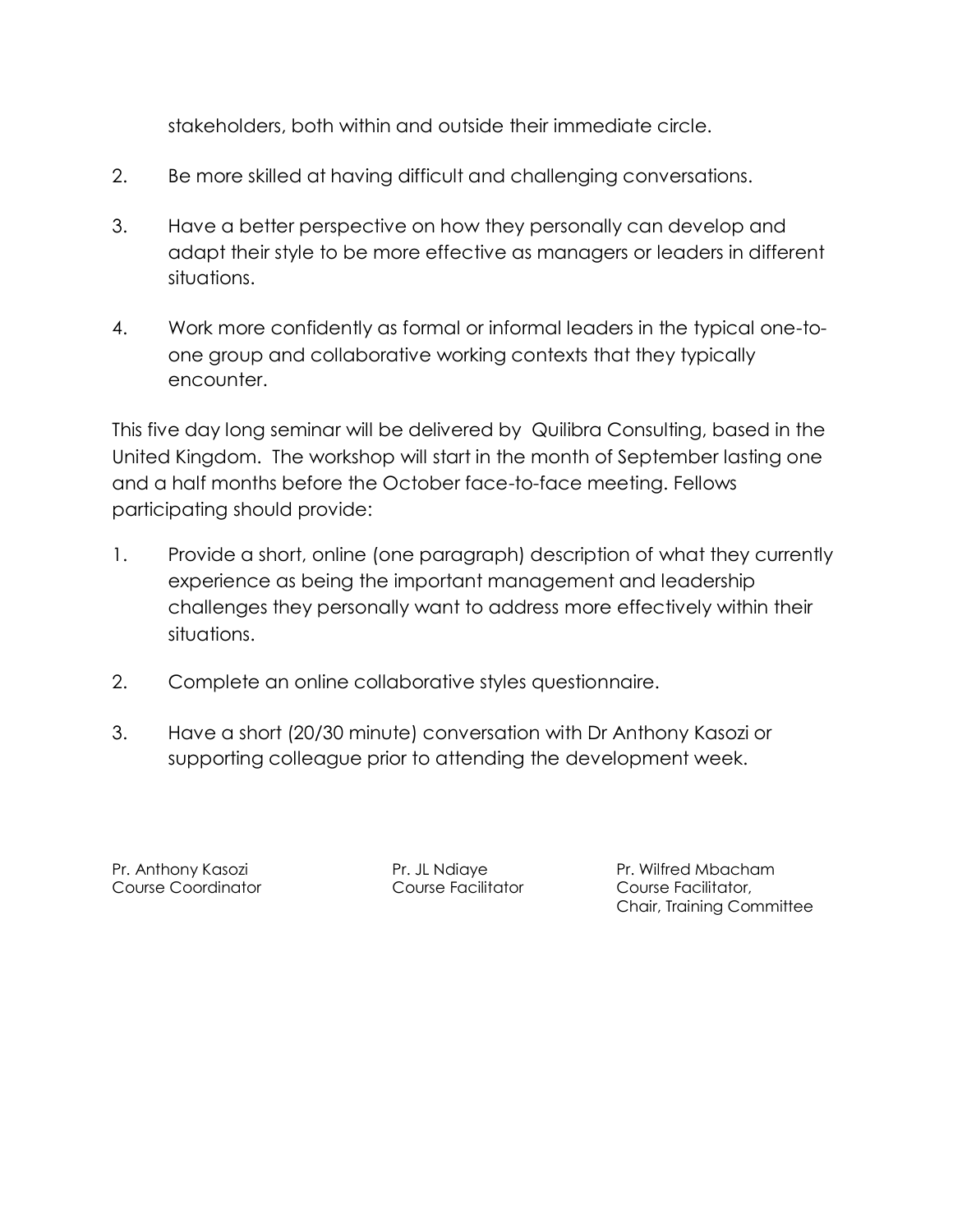# COURSE STRUCTURE

| <u>Pre-work in preparation for the week – to be carried out between the 1<sup>st</sup> and 30<sup>th</sup> of September 2019</u>                                                                               |                                                                                                                                                                                                |                                                                                                                                                                                                                                                                                              |                                                                                                                                                                                                                                                                                                        |                                                                                                                                                                                                                                                                                                                            |                                                                                                                                                                                                                                                                                                  |  |  |  |
|----------------------------------------------------------------------------------------------------------------------------------------------------------------------------------------------------------------|------------------------------------------------------------------------------------------------------------------------------------------------------------------------------------------------|----------------------------------------------------------------------------------------------------------------------------------------------------------------------------------------------------------------------------------------------------------------------------------------------|--------------------------------------------------------------------------------------------------------------------------------------------------------------------------------------------------------------------------------------------------------------------------------------------------------|----------------------------------------------------------------------------------------------------------------------------------------------------------------------------------------------------------------------------------------------------------------------------------------------------------------------------|--------------------------------------------------------------------------------------------------------------------------------------------------------------------------------------------------------------------------------------------------------------------------------------------------|--|--|--|
| 1. Provide (online) individual management and leadership challenges to focus on. 2. Complete styles questionnaire<br>(online). 3. Carry out short one-to-one conversation with programme facilitator/director. |                                                                                                                                                                                                |                                                                                                                                                                                                                                                                                              |                                                                                                                                                                                                                                                                                                        |                                                                                                                                                                                                                                                                                                                            |                                                                                                                                                                                                                                                                                                  |  |  |  |
| "Managing and Leading in Science - Development Week" - Overview                                                                                                                                                |                                                                                                                                                                                                |                                                                                                                                                                                                                                                                                              |                                                                                                                                                                                                                                                                                                        |                                                                                                                                                                                                                                                                                                                            |                                                                                                                                                                                                                                                                                                  |  |  |  |
|                                                                                                                                                                                                                | Day 1 Monday<br>14 <sup>th</sup> October                                                                                                                                                       | Day 2 Tuesday<br>15 <sup>th</sup> October                                                                                                                                                                                                                                                    | Day 3 Wednesday<br>16 <sup>th</sup> October                                                                                                                                                                                                                                                            | Day 4 Thursday<br>17 <sup>th</sup> October                                                                                                                                                                                                                                                                                 | Day 5 Friday<br>18 <sup>th</sup> October                                                                                                                                                                                                                                                         |  |  |  |
|                                                                                                                                                                                                                | Focus: how they<br>effectively<br>address<br>management<br>/leadership<br>challenges that<br>affect their work<br>and<br>effectiveness as<br>scientists working<br>with and<br>through others. | Focus: how, as<br>managers and<br>leaders in science,<br>they develop and<br>practice the essential<br>skills to work<br>effectively with and<br>through others,<br>creating a<br>conducive<br>environment for<br>people to contribute<br>and effectively do<br>their best work<br>together. | Focus: how, as managers<br>and leaders in science,<br>they develop and<br>practice the essential skills<br>and approaches required<br>to have effective (and<br>sometimes challenging)<br>conversations to<br>strengthen, change or<br>enhance working<br>relationships and<br>collegiate performance. | Focus: how they<br>manage themselves<br>as managers and<br>leaders, able to have<br>a motivating and<br>supportive impact on<br>others while remaining<br>focused and<br>responsible for high<br>quality results and<br>outcomes in a<br>demanding, time and<br>resource constrained,<br>multi-stakeholder<br>environment. | Focus: how they<br>engage and work<br>with each other to<br>dialoque, develop<br>new and innovative<br>ideas and create<br>shared perspectives<br>and ventures to<br>initiate and nurture<br>new possibilities,<br>creating new<br>solutions and ways of<br>resolving intractable<br>situations. |  |  |  |
|                                                                                                                                                                                                                | Day 1 Monday<br>14 <sup>th</sup> October                                                                                                                                                       | Day 2 Tuesday<br>15 <sup>th</sup> October                                                                                                                                                                                                                                                    | Day 3 Wednesday<br>16 <sup>th</sup> October                                                                                                                                                                                                                                                            | Day 4 Thursday<br>17 <sup>th</sup> October                                                                                                                                                                                                                                                                                 | Day 5 Friday<br>18 <sup>th</sup> October                                                                                                                                                                                                                                                         |  |  |  |
| Morning                                                                                                                                                                                                        | Introduction<br>and Framing                                                                                                                                                                    | Review and<br>Framing                                                                                                                                                                                                                                                                        | <b>Review and Framing</b>                                                                                                                                                                                                                                                                              | <b>Review and Framin</b>                                                                                                                                                                                                                                                                                                   | <b>Review and</b><br>Framing                                                                                                                                                                                                                                                                     |  |  |  |
|                                                                                                                                                                                                                | Session 1: The<br>challenges we<br>$face - working$<br>on a case                                                                                                                               | Session 1: Working<br>with others - one-<br>to-one.                                                                                                                                                                                                                                          | Session 1: Connecting<br>and engaging with<br>others - styles and<br>approaches.                                                                                                                                                                                                                       | Session<br>1: Effectiveness of<br>our patterns and<br>preferences.                                                                                                                                                                                                                                                         | Session 1: Forum for<br>ideas and actions.                                                                                                                                                                                                                                                       |  |  |  |
| <b>Morning Break</b>                                                                                                                                                                                           |                                                                                                                                                                                                |                                                                                                                                                                                                                                                                                              |                                                                                                                                                                                                                                                                                                        |                                                                                                                                                                                                                                                                                                                            |                                                                                                                                                                                                                                                                                                  |  |  |  |
| Morning                                                                                                                                                                                                        | Session 2: The<br>challenges we<br>$face - group$<br>discussion and<br>dialogue.                                                                                                               | Session 2: Working<br>with others - teams<br>and groups                                                                                                                                                                                                                                      | Session 2: Connecting<br>and engaging with<br>others - skills and<br>practices.                                                                                                                                                                                                                        | Session<br>2: Attending to our<br>own and our<br>teams' well-being.                                                                                                                                                                                                                                                        | Session 2: Personal<br>planning and<br>looking ahead.                                                                                                                                                                                                                                            |  |  |  |
| Lunch Break                                                                                                                                                                                                    |                                                                                                                                                                                                |                                                                                                                                                                                                                                                                                              |                                                                                                                                                                                                                                                                                                        |                                                                                                                                                                                                                                                                                                                            |                                                                                                                                                                                                                                                                                                  |  |  |  |
| Afternoon                                                                                                                                                                                                      | Session 3: Key<br>issues and<br>tensions we<br>$m$ anage $-$<br>exercise.                                                                                                                      | Session 3: Working<br>with others $-$<br>collaborations and<br>partnerships                                                                                                                                                                                                                  | Session 3: Connecting<br>and engaging with<br>others - open forum<br>discussion                                                                                                                                                                                                                        | Session 3: Our<br>shared futures -<br>including and<br>evolving others                                                                                                                                                                                                                                                     | Session 3: Closing<br>reflections                                                                                                                                                                                                                                                                |  |  |  |
|                                                                                                                                                                                                                | Afternoon Break                                                                                                                                                                                |                                                                                                                                                                                                                                                                                              |                                                                                                                                                                                                                                                                                                        |                                                                                                                                                                                                                                                                                                                            |                                                                                                                                                                                                                                                                                                  |  |  |  |
| Afternoon                                                                                                                                                                                                      | <b>Assessments</b>                                                                                                                                                                             | <b>Assessments</b>                                                                                                                                                                                                                                                                           | <b>Assessments</b>                                                                                                                                                                                                                                                                                     | <b>Assessments</b>                                                                                                                                                                                                                                                                                                         | Final assessments                                                                                                                                                                                                                                                                                |  |  |  |
| Close of day                                                                                                                                                                                                   |                                                                                                                                                                                                |                                                                                                                                                                                                                                                                                              |                                                                                                                                                                                                                                                                                                        |                                                                                                                                                                                                                                                                                                                            |                                                                                                                                                                                                                                                                                                  |  |  |  |

**wfm/MARCAD**

PROSPECTUS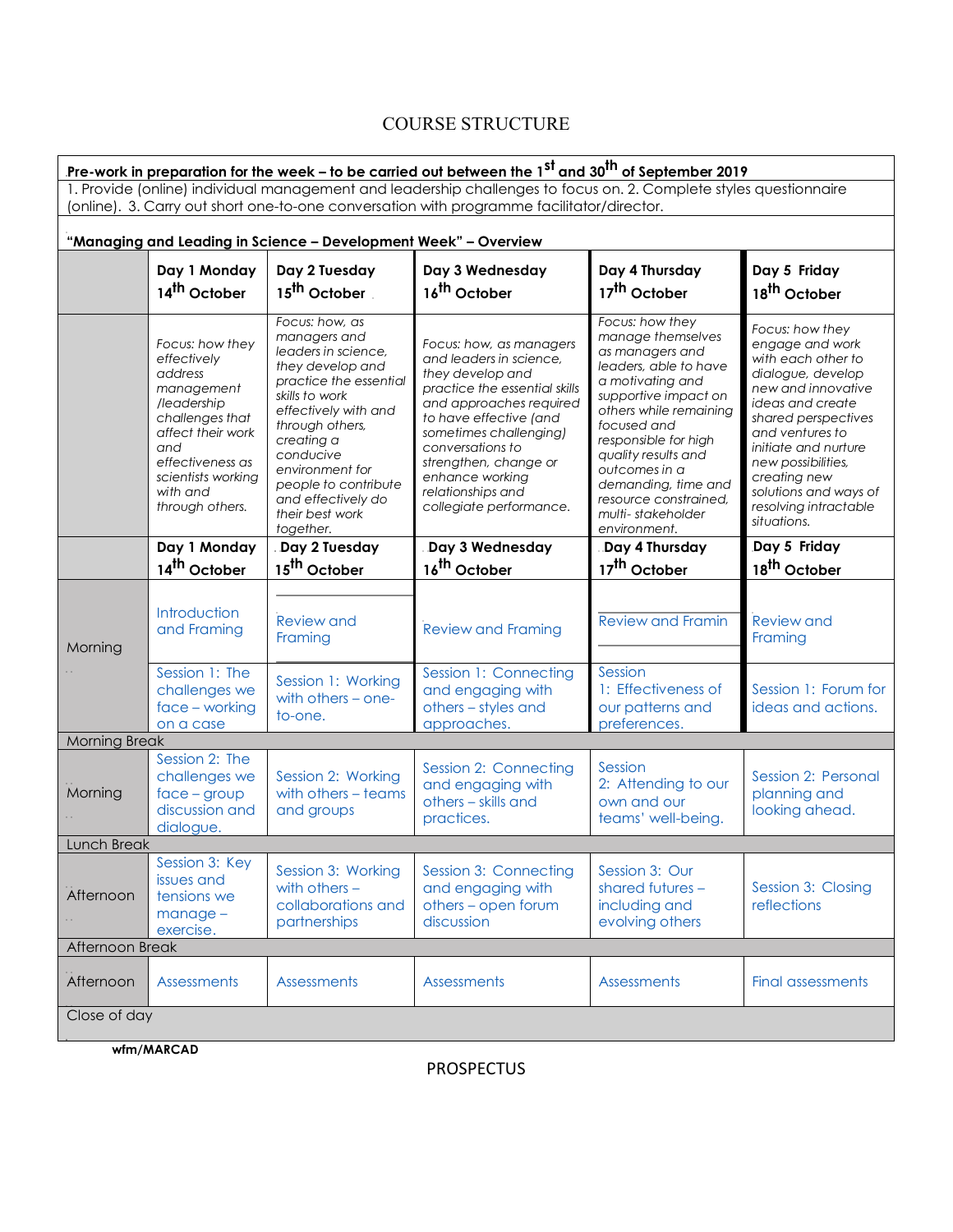#### FUNDAMENTAL BIOSTATISTICS

#### Yaoundé, Cameroon, October, 21st – 25th, 2019

A one week course in biostatistics for MARCAD Fellows is being organised to let them gain an appreciation of the importance of selected topics, an understanding of key principles and to understand how to perform simple analyses in STATA. This training would include some sessions on the principles of epidemiology as an area where many students have not had much exposure. These sessions will include measures of disease and effect in epidemiological studies, epidemiological study designs, and concepts of bias and confounding. Some of the reading material on these topics for students will be provided before the course starts.

It will be important for all students to have a laptop and a copy of STATA. You would be provided with some basic STATA exercises to complete before the course so that you are all familiar with the basics of STATA. A Wiki web site will be set up by Prof Paul Milligan, where course materials can be shared in advance of the course, including a discussion forum where Fellows would introduce themselves. This can be moderated by course tutors in the couple of months before the course to get the students thinking about the topics in advance.

Fellows will be introduced to STATA and be shown how to import data, describe sample data, check data quality, prepare tables and graphs. Some suitable example datasets from malaria studies would be used as examples during the course and a good idea would be to set some questions to be answered using these data, through practical exercises during the course. Through this the students would be introduced to the use of confidence intervals to describe uncertainty, hypothesis testing, and how to assess confounding and interaction using stratified analysis. Fellows will be guided about good research practice and ethical conduct in terms of confidentiality of personal data, what to include in the consent process with regard to use of data, and good practice in terms of data management, and principles of data sharing,

#### Monday, October 21st 09H00-10H30 Epidemiological Measures of Disease & Effect 10H30-12H00 Epidemiological Study Designs 12H00-13H00 | LUNCH 13H00-14H30 Concepts of Bias 14H30-15H00 COFFEE 15H00-16H30 Concepts of Confounding 17H00 RETURN TO HOTEL

# COURSE STRUCTURE

#### Tuesday, October 22nd

| 09H00-10H30 | Introduction to STATA                        | $or \, \alpha \, R \, \nu$ |
|-------------|----------------------------------------------|----------------------------|
| 10H30-12H00 | Importation of Data and Data Quality [STATA] | or $\kappa$ R $\kappa$     |
| 12H00-13H00 | <b>LUNCH</b>                                 |                            |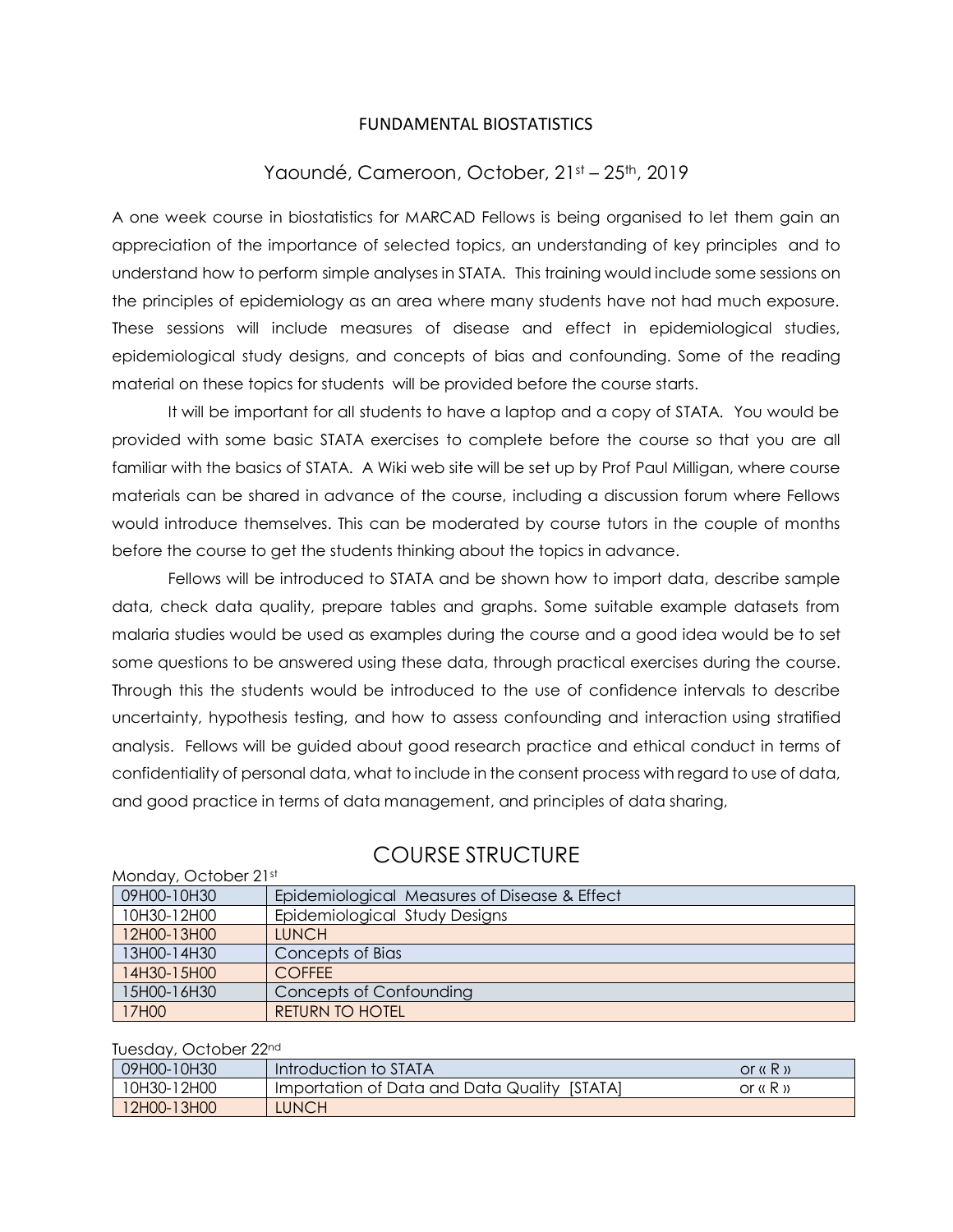| 13H00-14H30 | Of STATA, Tables and Graphs           | or $\kappa$ R $\kappa$ |
|-------------|---------------------------------------|------------------------|
| 14H30-15H00 | <b>COFFFE</b>                         |                        |
| 15H00-16H30 | Malaria Data Sets – Practical Session | with $\alpha$ R $\mu$  |
| 17H00       | <b>RETURN TO HOTEL</b>                |                        |

### Wednesday, October 23rd

| 09H00-10H30                                                                 | Practicals - Confidence intervals and hypothesis testing, <b>[STATA</b> / R] |             |  |  |
|-----------------------------------------------------------------------------|------------------------------------------------------------------------------|-------------|--|--|
| 10H30-12H00                                                                 | Assessment of Confounding                                                    |             |  |  |
| 12H00-13H00                                                                 | <b>LUNCH</b>                                                                 |             |  |  |
| 13H00-14H30                                                                 | Interaction using Stratified Analysis.                                       | [STATA / R] |  |  |
| 14H30-15H00                                                                 | <b>COFFEE</b>                                                                |             |  |  |
| 15H00-16H30                                                                 | <b>Malaria Data Sets - Practical Session</b>                                 | [STATA / R] |  |  |
| 17H00                                                                       | <b>RETURN TO HOTEL</b>                                                       |             |  |  |
| Thursday, October 24th                                                      |                                                                              |             |  |  |
| 09H00-10H30                                                                 | Quantitative Vs Qualitative Data (Conversions)                               |             |  |  |
| 10H30-12H00                                                                 | Analysis of Qualitative Data                                                 |             |  |  |
| 12H00-13H00                                                                 | <b>LUNCH</b>                                                                 |             |  |  |
| Sample Size Calculations and Robust Summaries (Median, MAD &<br>13H00-14H30 |                                                                              |             |  |  |
|                                                                             | Spearman, Mann-Whitney-Wilcoxon)                                             |             |  |  |
| 14H30-15H00                                                                 | <b>COFFEE</b>                                                                |             |  |  |
| 15H00-16H30                                                                 | Research Mg't - Good Research Practice, Ethics, Confidentiality              |             |  |  |
| 17H00                                                                       | <b>RETURN TO HOTEL</b>                                                       |             |  |  |

### Friday, October 25th

| 09H00-10H30 | Data Management and Sharing  |
|-------------|------------------------------|
| 10H30-12H00 | <b>Relational Data Bases</b> |
| 12H00-13H00 | <b>LUNCH</b>                 |
| 13H00-14H30 | What is Big Data?            |
| 14H30-15H00 | <b>COFFFE</b>                |
| 15H00-16H30 | Post-Test & Closing          |
| 17H00       | <b>RETURN TO HOTEL</b>       |

| Pr. Paul Milligan                     | Dr Akindeh Mbuh Nji Pr. Jimm Todd |                    | Pr. Wilfred Mbacham        |
|---------------------------------------|-----------------------------------|--------------------|----------------------------|
| Course Coordinator Course Facilitator |                                   | SACCAB Facilitator | Chair, Training Committee, |

# **PARTICIPANTS**

| Ħ | LEVEL   | <b>NAME</b>      | <b>EMAIL ADDRESS</b> | <b>COUNTRY</b> | STATA |
|---|---------|------------------|----------------------|----------------|-------|
|   | PhD     | Abdullahi AHMAD  | aahmad@mrc.gm        | GAMBIA         |       |
|   | Postdoc | Akindeh Mbuh NJI | Akindeh@yahoo.com    | CAMEROON       |       |